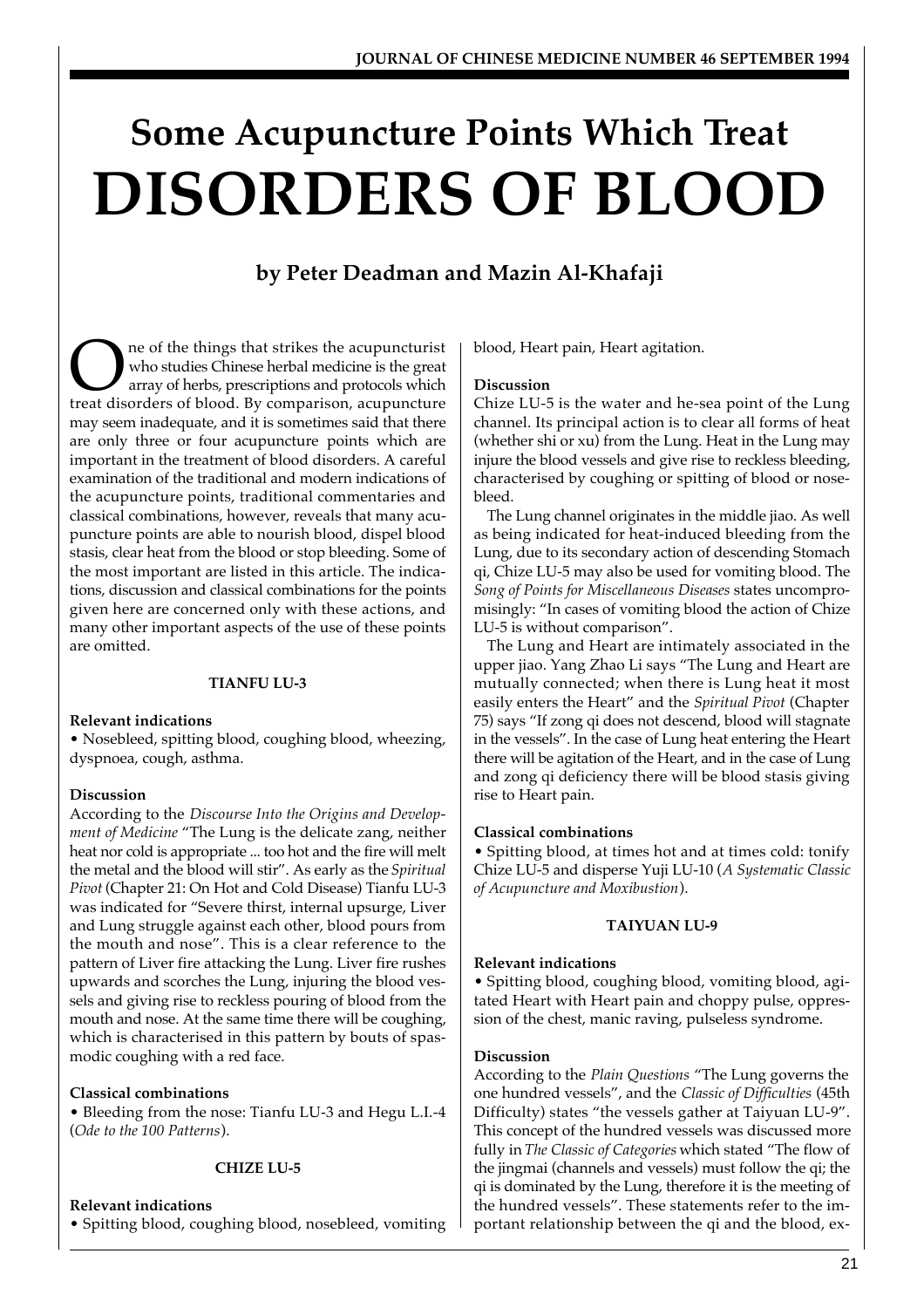pressed in the saying "The qi is the commander of the blood", and the statement in *The Classic of Categories* that "The vessels are the pathways of the blood qi; the movement of the vessels is dependent on qi". In other words, the blood moves through the blood vessels by virtue of the movement of qi, and in the chest and Heart region especially, the circulation of the blood is dependent on the zong qi which is formed from the gu qi and air inhaled by the Lung. Taiyuan LU-9, the Hui-Meeting point of the vessels, is therefore an important point to harmonise the relationship between the zong qi and the blood. When the zong qi is deficient and fails to circulate the blood, it will pool and stagnate in the chest and Heart, giving rise to oppression and fullness, agitation, Heart pain with a choppy pulse, and in severe cases manic raving. Taiyuan LU-9 is further indicated for disorders of the blood vessels in general such as vomiting, spitting or coughing of blood and pulseless syndrome.

# **Classical combinations**

• Pain of the Lung and Heart: Taiyuan LU-9 and Yuji LU-10 (*A Systematic Classic of Acupuncture and Moxibustion*). • Raving speech: Taiyuan LU-9, Yangxi L.I.-5, Xialian L.I.- 8 and Kunlun BL-60 (*The Great Compendium*).

# **YUJI LU-10**

# **Relevant indications**

• Coughing blood, vomiting blood, blood in the urine, genital damp itching, impotence with abdominal distention.

# **Discussion**

Yuji LU-10 is the ying-spring and fire point of the Lung. According to the *Classic of Difficulties* (68th Difficulty), ying-spring points are indicated for "heat in the body", and Yuji LU-10 is effective to clear heat from both the Lung channel and the Lung zang. When heat, a form of yang excess, enters the blood it may lead to excessive and reckless movement, and hence haemorrhage.

Yuji LU-10 is indicated for bleeding disorders affecting all three jiao. Lung heat may injure the vessels of the Lung causing coughing of blood, transmit to the origin of the Lung channel in the Stomach causing vomiting of blood, or transmit to the Heart and thence the Small Intestine and Bladder giving rise to urinary bleeding (which may be accompanied by genital damp itching or impotence).

# **Classical combinations**

• Vomiting blood: Yuji LU-10, Quze P-3 and Shenmen HE-7 *(The Great Compendium of Acupuncture and Moxibustion).*

• Pain of the penis: Yuji LU-10, Taixi KID-3, Zhongji REN-3 and Sanyinjiao SP-6 (*The Great Compendium of Acupuncture and Moxibustion*).

# **GUILAI ST-29**

# **Relevant indications**

• Amenorrhoea, irregular menstruation, uterine blood

stasis due to cold.

#### **Discussion**

The name of this point, *Guilai* ('Return') refers to its ability to restore the menstruation to normal, and its overriding action is to warm the lower jiao, most particularly the uterus in women. The uterus (along with the Stomach and Spleen and the intestines) belongs to that group of the zangfu or extra fu that can suffer from direct attack by exterior pathogenic cold (i.e. without initially giving rise to symptoms and signs of an exterior pattern such as chills and fever, body aches etc.). Injury of the uterus by cold may be due to inadequate clothing or sitting on cold ground, or over-consumption of cold foods and drinks, especially during menstruation or after childbirth. According to the *Plain Questions* (Chapter 82 'On Regulating the Channels'), "Qi and blood desire warmth and dislike cold; when cold is encountered they coagulate; when warmth is encountered they disperse and flow", whilst the *Spiritual Pivot* says "The qi and blood of the human body circulate without stopping, in the same way that the stars do in the upper region and the rivers in the lower region. When a cold pathogen comes to reside in the channels as a guest, the blood will coagulate; when the blood coagulates the channels do not move".

 Pathogenic cold entering the uterus will cause stagnation of qi and coagulation of blood and disrupt the function of the Ren Mai and Chong Mai, giving rise to disorders such as amenorrhoea, irregular menstruation and abdominal masses. Guilai ST-29 is normally treated with warm needling to warm the uterus and drive out pathogenic cold.

#### **YINBAI SP-1**

# **Relevant indications**

• Uterine bleeding, menorrhagia, vomiting blood, nosebleed, heat illness with nosebleed, blood in the urine, blood in the stools.

# **Discussion**

According to the *Supplements to Commentaries* "The Spleen gathers the blood; when the Spleen is xu it is unable to unite the blood", whilst the *Treatise on Disorders of Blood* says "When Spleen yang is xu the blood is not gathered". Yinbai SP-1, the jing-well point of the Spleen channel, is one of the foremost acupuncture points for strengthening the Spleen's function of holding blood. This pattern, which is usually chronic in nature, may manifest as bleeding in any part of the body, but most commonly in the lower jiao, whether as uterine bleeding or as bleeding into the urine or stools. In such cases moxibustion at Yinbai SP-1 is frequently employed, and it is particularly helpful to instruct the patient in the daily use of moxibustion at home. The action of Yinbai SP-1 in stopping bleeding, however, is not confined to cases of Spleen deficiency, but may also be applied where shi or xu heat enters the blood level giving rise to reckless bleeding, especially in the upper part of the body (nosebleed, vomiting blood). In these cases, needling is the usual method employed.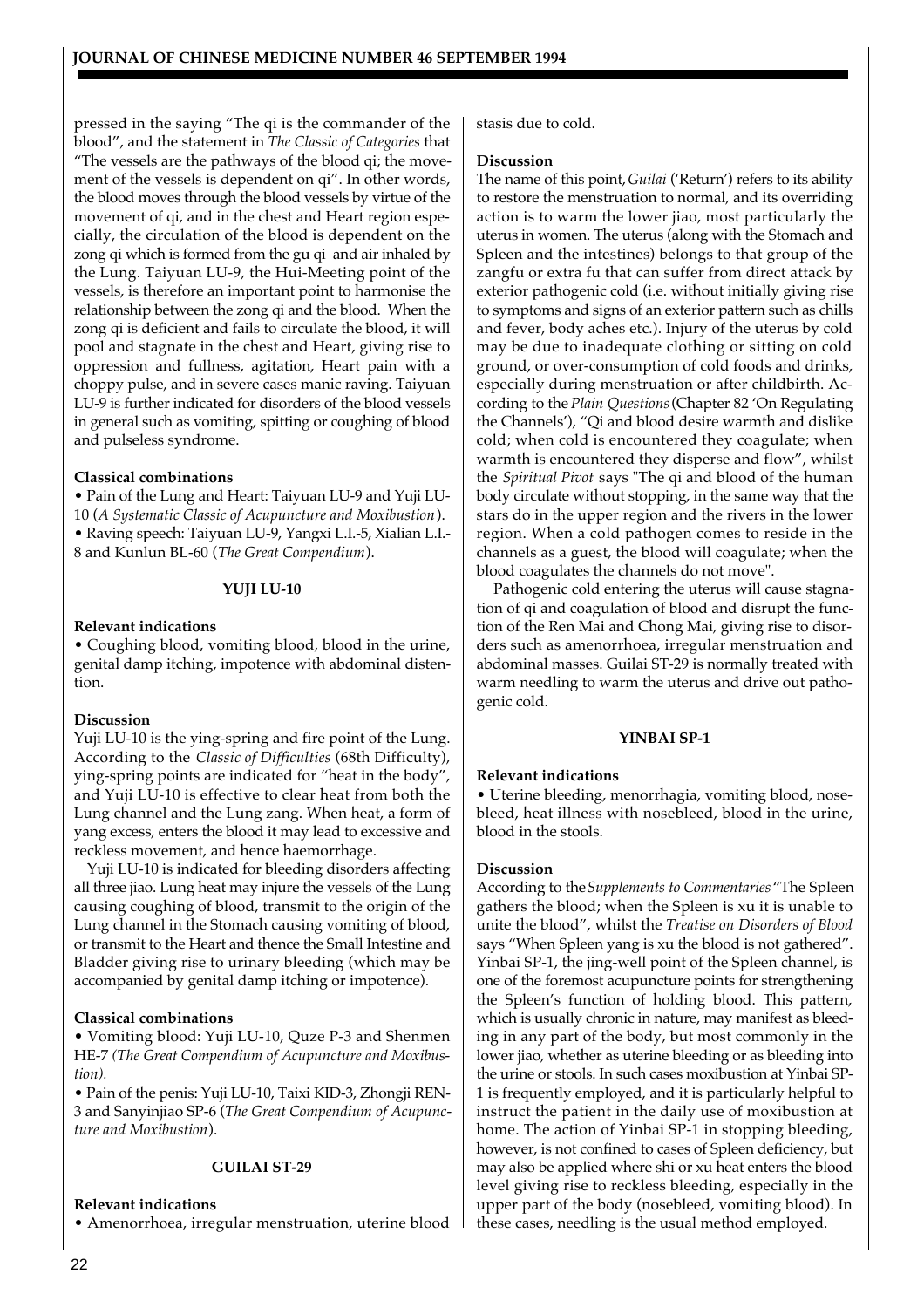# **Classical combinations**

• Bloody stools: Yinbai SP-1 and Zusanli ST-36 (*Gatherings from Outstanding Acupuncturists).*

• Bloody dysentery: Yinbai SP-1, Tianshu ST-25, Neiting ST-44, Qihai REN-6, Zhaohai KID-6 and Neiguan P-6 *(The Great Compendium of Acupuncture and Moxibustion).*

• Vomiting and nosebleed: Yinbai SP-1, Pishu BL-20, Ganshu BL-18 and Shangwan REN-13 *(The Great Compendium of Acupuncture and Moxibustion).*

• Severe and ceaseless nosebleed: Yinbai SP-1 and Weizhong BL-40 (*Classic of Supplementing Life with Acupuncture and Moxibustion*).

• Hot head and nosebleed: Yinbai SP-1, Feiyang BL-58, Jinggu BL-64, Kunlun BL-60 and Chengshan BL-57 *(1000 Ducats).*

#### **SANYINJIAO SP-6**

#### **Relevant indications**

• Irregular menstruation, uterine bleeding, uterine bleeding with dizziness, menorrhagia, amenorrhoea, dysmenorrhoea, difficult labour, failure of the lochia to descend, post-partum dizziness, palpitations, blurred vision, insomnia, eczema, urticaria.

#### **Discussion**

Along with Geshu BL-17, Xuehai SP-10 and Diji SP-8, Sanyinjiao SP-6 is considered one of the most important acupuncture points to nourish, harmonise and cool blood and to promote and invigorate its circulation. This action finds its most important application in the treatment of gynaecological disorders, but extends to other disorders where blood disharmony plays an important role such as skin diseases.

When Spleen qi or yang is xu there may be: i. inadequate formation of blood (palpitations, blurred vision, amenorrhoea, post-partum dizziness, dizziness associated with uterine bleeding etc.), or ii. failure of the Spleen to hold the blood (uterine bleeding, menorrhagia). By virtue of its ability to tonify the Spleen qi and yang and to strengthen the Spleen's ability to hold the blood, Sanyinjiao SP-6 is an essential point in the treatment of these disorders, especially uterine bleeding and menorrhagia. The further ability of Sanyinjiao SP-6 to regulate the Spleen, Liver and Kidney channels and to treat all disorders of the lower abdomen renders it an important point to treat gynaecological disorders due to blood stasis, Kidney deficiency, phlegm-dampness or Liver stagnation.

#### **Classical combinations**

• Uterine bleeding: Sanyinjiao SP-6, Yinjiao REN-7 and Yangchi SJ-4 (*The Lyric of Standard Profundities*).

• Ceaseless uterine bleeding: Sanyinjiao SP-6, Jiaoxin KID-8, Yingu KID-10 and Taichong LIV-3 *(Classic of Supplementing Life with Acupuncture and Moxibustion).*

• Menorrhagia: Sanyinjiao SP-6, Tongli HE-5 and Xingjian LIV-2 *(The Great Compendium of Acupuncture and Moxibustion).*

*•* Disordered menstruation: Sanyinjiao SP-6, Zulinqi GB-41 and Zhongji REN-3 *(The Great Compendium).*

#### **DIJI SP-8**

#### **Relevant indications**

• Irregular menstruation, dysmenorrhoea, abdominal masses in women due to qi and blood stasis.

#### **Discussion**

Diji SP-8 is the xi-cleft point of the Spleen channel. The xicleft points are where the qi and blood, which flow relatively superficially along the channels from the jingwell points, gather and plunge more deeply. The xi-cleft points in general are indicated in the treatment of acute conditions and pain, whilst the xi-cleft points of the yin channels have an additional action of treating disorders of blood.

The Spleen controls blood and its channel enters the lower abdomen, joining with the Ren Mai at Zhongji REN-3 and Guanyuan REN-4. Diji SP-8 has a specific and important action on resolving blood stasis in the uterus and lower abdomen, being indicated in the treatment of irregular menstruation, abdominal masses in women and dysmenorrhoea due to this pathology. As the xi-cleft point, Diji SP-8 is especially suited to treating acute dysmenorrhoea, for which purpose it is often combined clinically with Hegu L.I.-4. A specific indication for this point mentioned in the *Illustrated Classic of Acupuncture Points on the Bronze Man* is a hot flowing sensation spreading down the inner thigh to the knee when pressure is applied to abdominal masses in women.

#### **Classical combinations**

• Irregular menstruation: Diji SP-8 and Xuehai SP-10 (*Ode of the 100 Symptoms*).

#### **XUEHAI SP-10**

#### **Relevant indications**

• Irregular menstruation, dysmenorrhoea, amenorrhoea, uterine bleeding, clotted uterine bleeding, sudden uterine bleeding, post-partum qi and blood deficiency, urticaria, eczema, erysipelas, herpes zoster, painful hot sores, ulceration and itching of the scrotum, blood lin.

#### **Discussion**

The name of this point Xuehai SP-10, literally "Sea of Blood", reflects its pre-eminent role in treating various disorders at the blood level. It is generally recognised as having two principal actions: i. invigorating the blood and dispelling stasis, and ii. clearing heat from the blood. These two actions find their expression in its ability to treat a wide range of gynaecological and dermatological disorders due either to blood stasis or heat in the blood.

As far as gynaecology is concerned, normal menstruation depends on a number of factors including the smooth circulation of blood. Impairment of blood circulation and consequent stasis may be due to stagnation or deficiency of qi, traumatic injury, haemorrhage, penetration of cold, blood deficiency, heat, chronic disease or emotional factors, and may give rise to many different disorders of menstruation. These include dysmenorrhoea and uterine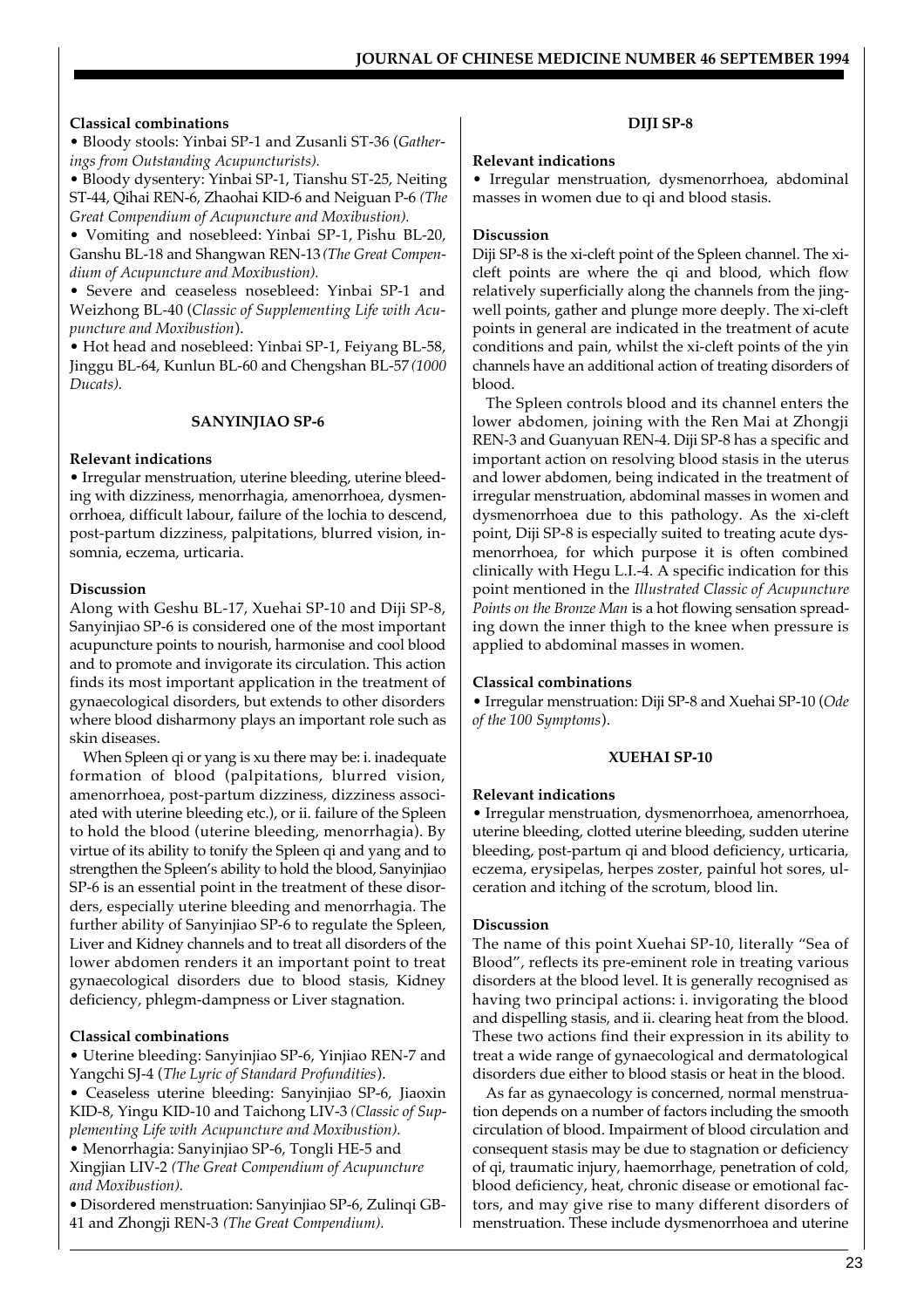bleeding characterised by severe fixed pain and the discharge of dark or clotted blood, and amenorrhoea accompanied by pain and distention, a purple coloured tongue and a choppy pulse. By contrast, if heat enters the blood level, most frequently due to internally generated heat from the Liver or Heart, or due to overconsumption of excessively heating foods, then two principal conditions may arise: i. the movement of blood may become reckless and overflow its bounds leading to uterine bleeding, or the heat may dry the blood leading to amenorrhoea. In both cases there will be signs of heat such as a red dry tongue and a rapid pulse. In fact, both the blood cooling and blood invigorating properties of Xuehai SP-10 come together in its ability to treat uterine bleeding. Blood heat is the most commonly seen pattern of uterine bleeding, and as well as cooling blood, treatment must emphasise resolving stasis, since any pathological bleeding may lead to pooling and stagnation of extravasated blood. This is expressed in the Chinese medicine saying "where there is haemorrhage there is stasis" .

Some authorities further attribute blood nourishing properties to Xuehai SP-10 and incorporate it into prescriptions for the treatment of blood deficiency. In the light of Xuehai SP-10's pre-eminence in invigorating blood, this action reflects the saying in Chinese medicine "if blood stasis is not transformed, new blood cannot be generated". This refers to situations either where blood deficiency and consequent poor circulation lead to stasis, or where blood stasis prevents the creation of new blood. Both of these patterns are commonly encountered in postpartum blood deficiency.

As far as dermatology is concerned, blood disharmony often plays a central role. The main dermatological patterns treated by Xuehai SP-10 are heat in the blood level characterised by red lesions, and blood stasis characterised by purple lesions. Xuehai SP-10 may also be used for the concomitant blood deficiency and stasis seen for example in eczema with thickening of the skin (lichenification) or post-herpetic neuralgia. Xuehai SP-10 may also be used to treat the manifestations of wind in skin diseases, the most important of which is intolerable itching. This illustrates the Chinese medicine saying "to treat wind first treat the blood; once blood moves wind will be dispelled".

Although the action of Xuehai SP-10 on invigorating and cooling blood is classically confined to the two principal areas of gynaecology and dermatology, its application may be extended to any disorder in the body with these pathologies.

# **Classical combinations**

• Irregular menstruation: Xuehai SP-10 and Daimai GB-26 *(Classic of Supplementing Life with Acupuncture and Moxibustion*)*.*

#### **DABAO SP-21**

#### **Relevant indications**

• Pain of the whole body, weakness of the four limbs, flaccidity of the limbs.

#### **Discussion**

The name of the point Dabao SP-21 is made up of two characters, 'Da' meaning great, and 'Bao' meaning 'to wrap', or 'to envelop'. According to the *Spiritual Pivot* "The great luo of the Spleen is known as Dabao ... it spreads in the chest and flanks. When it is shi there is pain of the whole body. When it is xu the hundred joints are flaccid. This channel is like a net embracing the blood of all the luo".

A possible explanation of this statement from the *Spiritual Pivot* is that one of the functions of the luo-connecting channels in general is to assist in the distribution of qi, and more especially blood, to all the tissues of the body via the network of the minute luo-connecting channels. Since the Spleen controls blood, its great luo-connecting channel dominates this function of blood distribution throughout the body. When blood stagnates "there is pain of the whole body"; when blood is xu and unable to nourish the tissues, "the hundred joints are flaccid".

#### **YINXI HE-6**

# **Relevant indications**

• Heart pain, unbearable stabbing pain of the Heart, fullness of the chest, palpitations, fright palpitations, sudden turmoil disorder with cardiac pain, nosebleed, vomiting blood.

#### **Discussion**

Yinxi HE-6, the xi-cleft point of the Heart channel (see Diji SP-8 above) is indicated for Heart pain due to blood stasis, and bleeding disorders due to excessive heat agitating the blood. However, in terms of both these actions, Ximen P-4, the xi-cleft point of the Pericardium channel, is clinically more important. Acute severe pain from blood stasis which threatens the survival of the Heart zang is therefore primarily treated by using points of the Pericardium channel, the 'protector' of the Heart. This is reflected in the statement in the *Spiritual Pivot* (Chapter 71) "The Heart is the great master of the five zang and six fu and the residence of the jing shen ... If the Heart is injured, the shen will depart; if the shen departs, the person will die ... therefore the pathogenic qi that attacks the Heart will be diverted to reside in the Pericardium".

#### **XINSHU BL-15**

#### **Relevant indications**

• Heart pain, oppression of the chest with restlessness, chest pain extending to the back, palpitations, irregular pulse, poor memory, anxiety, weeping with grief, insomnia, excessive dreaming, absent-mindedness as if in a trance, delayed speech development, coughing blood, vomiting blood, nosebleed, night sweating.

#### **Discussion**

Xinshu BL-15 is the back-shu point of the Heart, where the qi of the Heart emanates from the interior to the body surface, and in common with all the back-shu points (especially those of the yin zang) Xinshu BL-15 has a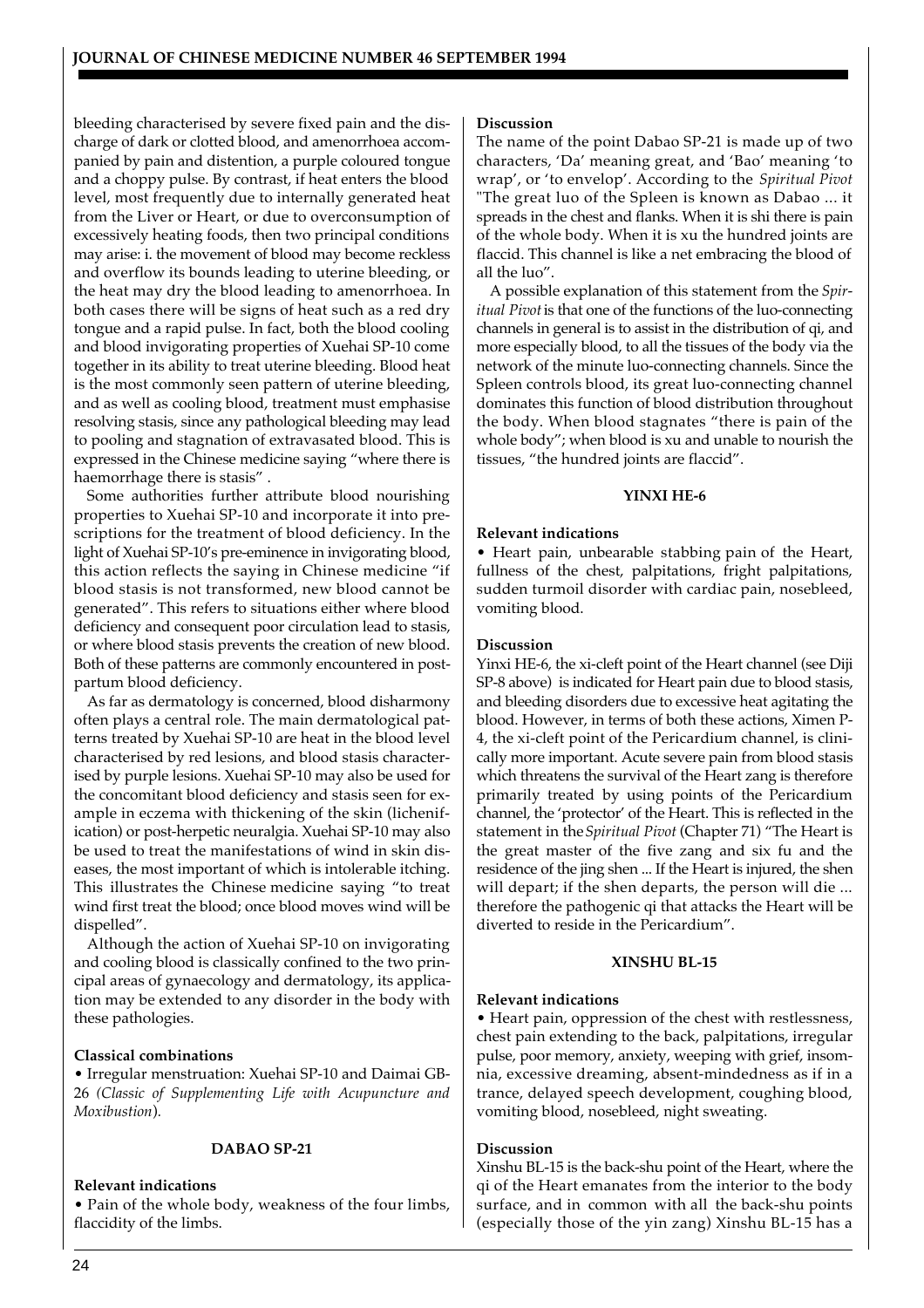strong action on regulating and tonifying its corresponding zang at the deepest level. It is used equally to tonify deficiency of Heart blood and to resolve blood stasis.

According to the *Spiritual Pivot* (Chapter 18) "Blood is the qi of the shen", whilst the *Plain Questions* (Chapter 8) says "The Heart is the monarch from which the shen emanates". Since storage is a yin function, it is primarily the Heart blood and yin that have the function of nourishing the Heart and providing the material basis for the Heart to house the shen. Blood and yin deficiency of the Heart may originate from physical causes such as loss of blood, chronic illness and overwork, or from emotional causes. Fei Bo Xiong (1800-1879) said: "The seven emotions injure the five yin organs selectively but they all affect the Heart", whilst according to the *Plain Questions* (Chapter 62) "The Heart stores the shen ... when the shen is in excess there is ceaseless laughter, when the shen is insufficient there is sadness". When Heart blood or yin are deficient, the unrooted and unanchored shen loses its harmony and becomes restless and unquiet, resulting in such symptoms as anxiety, poor memory, insomnia and excessive dreaming and weeping with grief.

The Heart controls the pulse, and when Heart qi is deficient and is unable to regulate the blood, there may be palpitations or irregular pulse, especially if the Heart blood is also deficient. In the latter case, palpitations will be more likely to be accompanied by anxiety, in contrast to the palpitations caused purely by qi deficiency which are usually unrelated to emotional changes.

According to *Essential Readings from the Medical Tradition*, "That which is stored by the Heart internally is blood, externally it is emitted as sweat; sweat is the fluid of the Heart". For this reason, Xinshu BL-15 is also indicated for night sweating.

References to the relationship between the Heart, the blood and its vessels abound in the classics. The *Plain Questions* says: "All blood pertains to the Heart" (Chapter 10), "The Heart dominates the blood vessels of the entire body" (Chapter 44), and "The Heart stores the qi of the blood vessels" (Chapter 18). The *Classic of Categories* states "The vessels are the pathways of the blood qi, the movement of the vessels is dependent on qi", whilst in the *Spiritual Pivot* it says "When the qi of hand shaoyin channel is exhausted, the vessels will not move, thus the blood will not flow; when the blood does not flow the circulation will eventually stop ... and the blood will die". The *Methods and Rules of Medicine* says "In chest bi, pain in the Heart region is caused by yang deficiency and invasion of cold". In *Treatment Planning According to Pattern Categories* it says "In chest bi, the yang qi of the chest does not move; after a long time, yin takes the place of yang". The above statements all emphasise the close relationship between the circulation of blood in the chest and the qi and yang of the Heart. When Heart yang is deficient and unable to circulate the blood in the chest and Heart, there may be consequential Heart blood stasis giving rise to pain and oppression of the chest. Xinshu BL-15 is an important point for all kinds of Heart and chest pain, whether due to deficiency, stasis of blood, or stagnation of qi or phlegm.

The action of Xinshu BL-15 in treating blood stasis as well as blood deficiency, reflects its ability to treat both xu and shi patterns of the Heart with equal effect. According to a number of classics it is an important point to clear heat from the Heart, both shi and xu, whilst the *Illustrated Appendices to the Classic of Categories* states "Xinshu BL-15 is indicated for clearing heat of the five zang in combination with the five zang back-shu points". This reflects the application of five phase theory in which the Heart pertains to sovereign fire and plays a role in governing the fire of the whole body. When Heart fire injures the blood vessels of the Lung or Stomach, therefore, there may be coughing or vomiting of blood.

#### **Classical combinations**

• Weeping with grief: Xinshu BL-15, Shenmen HE-7, Jiexi ST-41 and Daling P-7 (*Classic of Supplementing Life with Acupuncture and Moxibustion*).

• Melancholy and trance-like absent-mindedness: Xinshu BL-15, Tianjing SJ-10 and Shendao DU-11 (*Classic of Supplementing Life with Acupuncture and Moxibustion*).

• Trance-like mental confusion: Xinshu BL-15, Tianjing SJ-10 and Juque REN-14 *(The Great Compendium of Acupuncture and Moxibustion).*

• Mental stupidity and dull-wittedness: Xinshu BL-15, Shenmen HE-7, Shaoshang LU-11 and Yongquan KID-1 *(The Great Compendium of Acupuncture and Moxibustion).*

• Agitated Heart: Xinshu BL-15 and Juque REN-14 *(Classic of Supplementing Life with Acupuncture and Moxibustion).*

• Coughing and spitting blood: Xinshu BL-15, Ganshu BL-18, Quepen ST-12, Juque REN-14 and Jiuwei REN-15 (*Classic of Supplementing Life with Acupuncture and Moxibustion*).

#### **GESHU BL-17**

#### **Relevant indications**

• All blood diseases, epigastric pain, fullness of the abdomen and flank, pain of the whole body, pain of the skin, flesh and bone, stabbing pain of the Heart, Heart pain on eating, tidal fever, night sweating, spontaneous sweating, steaming bone syndrome, fever without sweating, aversion to cold, mania-depression disorder, coughing blood, vomiting blood, spitting blood, blood in the stool, urticaria, bi of the whole body.

#### **Discussion**

Geshu BL-17 is one of the eight hui-meeting points with a specific action on the blood. Many classics simply state that this point can be used for "all blood diseases". Disorders of blood may be of three main kinds: blood stasis, blood heat and blood deficiency.

Impairment of blood circulation and consequent blood stasis may be due to various causes (see Xuehai SP-10 above). The variety of symptoms that blood stasis can give rise to is extensive, but of these the principal one is pain. Shi pain may be due either to stagnation of qi or stasis of blood, as reflected in the famous adage "when there is no movement there is pain". Pain due to blood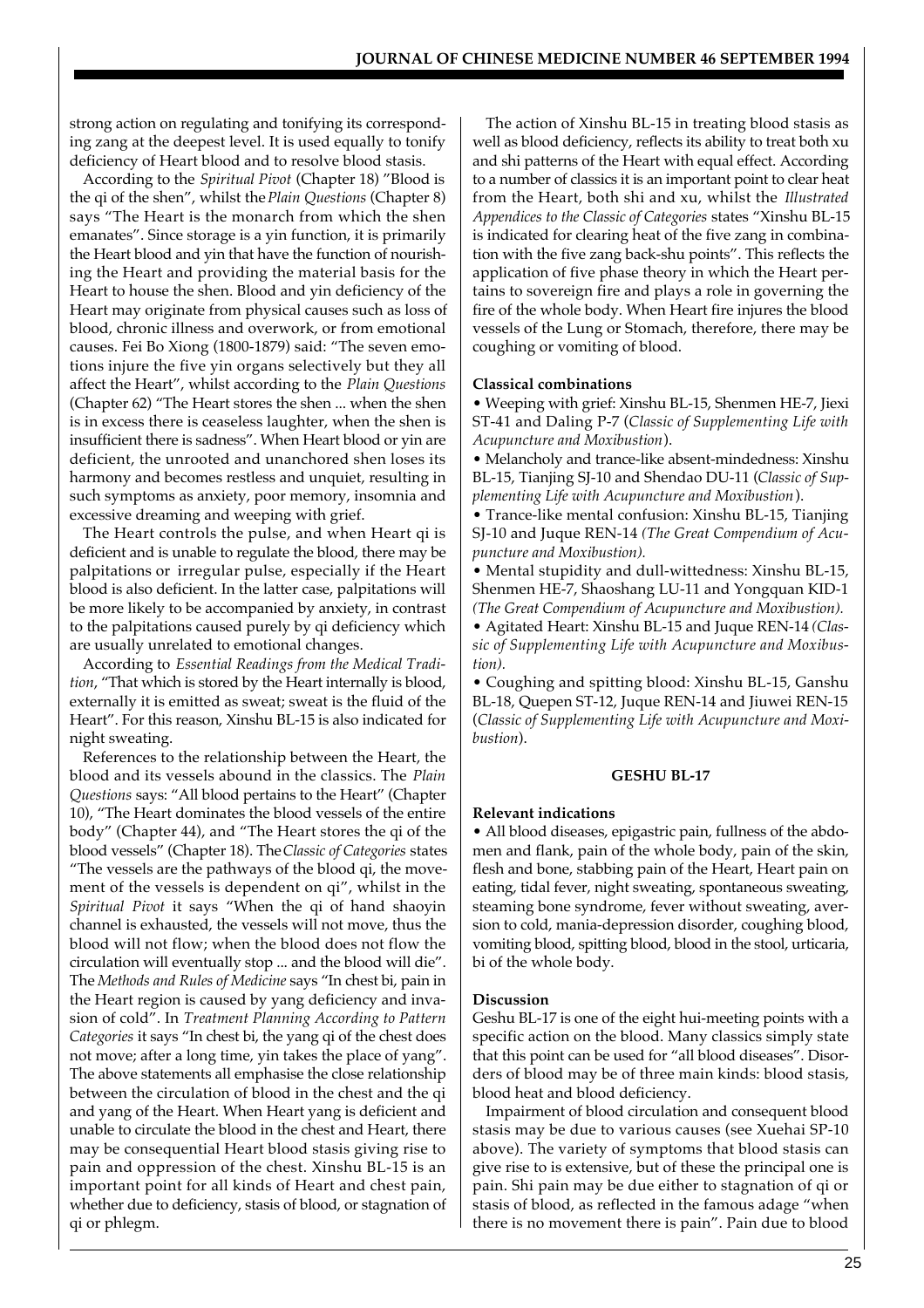stasis is characterised by its fixed and stabbing nature. According to Wang Qingren, the Qing dynasty author of *Correcting the Errors of Medicine*, "whenever there is pain in the abdomen that does not move, it is blood stasis". Tang Rong Chuan in the *Treatise on Disorders of Blood* said "... When blood stasis is between the jingluo and the zangfu the whole body is in pain ... when it is in the upper jiao ... there is stabbing obstinate pain of the arm, chest and diaphragm ... when it is in the middle jiao there is pain of the abdomen and flanks". As is clear from its indications, Geshu BL-17 is applicable in all these cases. It should be noted, however, that due to its location and its special action on the diaphragm which intersects the upper and middle jiao, its main sphere of action is on these two areas and it is less used for blood stasis in the lower jiao. Geshu BL-17 is also an important point to treat various kinds of fever due to blood stasis. The *Treatise on Disorders of Blood* states "when blood stasis is at the level of the pores the ying and wei are not harmonised there is fever accompanied by chills ... when it is half-interior half-exterior ... there is alternating chills and fever ... when it is at the level of the muscles and flesh there will be a burning fever ... when it is in the jingluo and zangfu ... there is necessarily steaming bone consumption fever".

Geshu BL-17 is also indicated for mania-depression disorder, and according to Wang Qingren in *Correcting the Errors of Medicine*, "In the pattern of insanity, where there is continual crying and laughing, swearing and singing ... then the qi and blood will coagulate in the brain". An alternative explanation for this manifestation is that blood stasis may both transform to heat and obstruct the blood vessels, preventing nourishment from reaching the Heart. This combination of heat and malnourishment may disturb the shen.

Geshu BL-17 is an important point for many kinds of bleeding disorders, primarily due to blood heat or blood stasis. Heat entering the blood level may be due to a number of causes including constitutional heat, exterior pathogenic heat, overconsumption of excessively heating food or drink, or shi or xu heat generated by disharmony of the zangfu. When heat agitates the blood it causes it to move recklessly and burst out of the vessels giving rise to haemorrhage that is usually acute and profuse. Geshu BL-17 is able to cool the blood and stop bleeding, primarily from the upper and middle jiao (Lung and Stomach). Another important cause of haemorrhage is blood stasis. When blood is stagnant and does not move it may be forced out of the vessels giving rise to haemorrhage characterised by its intermittent nature, dark purplish colour and presence of clots. At the same time, haemorrhage of any aetiology is itself in an important cause of blood stasis, as blood that is forced out of the vessels easily pools and stagnates. This is reflected in the saying "where there is haemorrhage there is stasis". The close interrelationship between blood heat, blood stasis and haemorrhage is further illustrated by the fact that blood heat may condense and dry the blood giving rise to stasis, as stated in the *Treatise on Acute Epidemic Febrile Disease* by Wu You Ke (1642) "Because latent stagnant fire evaporates the blood's fluid, the blood simmers and forms stasis".

The ability of Geshu BL-17 to nourish blood and yin is clearly overshadowed in the classical indications by its ability to resolve blood stasis and heat. There are three areas, however, that reflect its nourishing and tonifying properties. The first is its ability to treat disorders such as night sweating and steaming bone syndrome due to severe blood and yin xu. The second is the use of Geshu BL-17 with Danshu BL-19 which forms the classical combination of the 'Four Flowers'. The Four Flowers were first mentioned in *Secrets of a Frontier Official* by Wang Tao (752 AD), who did not specify the points but described rather a complex location method (see below\*). The *Classic of Supplementing Life with Acupuncture and Moxibustion* in the 13th century first defined the Four Flowers as Geshu BL-17 and Danshu BL-19 and said that they dominated blood, being indicated (for treatment by moxibustion) for consumption disorder manifesting as exhaustion with steaming bone syndrome, night sweating cough, asthma, feebleness and emaciation. The third is the special ability of Geshu BL-17 to treat blood deficiency allied to blood stasis. It has long been understood that following haemorrhage, the consequent blood stasis prevents the formation of new blood. This is reflected in the saying: "if blood stasis is not transformed, new blood cannot be generated" and the statement by Tang Rong Chuan "In vomiting blood, nose bleeds and blood in the stool, the blood leaves the channels; any blood that has left the channels is separated and no longer connected with the blood that nourishes the entire body ... this blood is unable to augment with good blood, thus the transformation of new blood is hindered". At the same time, by pooling outside the channels, blood stasis may lead directly to blood deficiency as sufficient blood is no longer available to nourish the body. Thus blood stasis may not only be the cause of, but may be the end result of blood deficiency.

The action of Geshu BL-17 on bi syndrome, commonly referred to as wind-damp in Chinese medicine, which affects the whole body reflects its action of regulating blood. Prolonged bi syndrome may give rise either to blood stasis or blood deficiency. The importance of treating the blood in such cases is reflected in the saying "to treat wind first treat the blood; once blood moves wind will be dispelled".

\*The method of locating these points described in the *Secrets of a Frontier Official* (752 AD) is as follows: a piece of string is tied around the neck, with a knot made at the level of Jiuwei REN-15. When the string is allowed to fall down the back, the knot will then lie on the vertebral column at the crossing point of two diagonal lines the end of each of which leads to one of the four points.

# **WEIZHONG BL-40**

#### **Relevant indications**

• Pain and stiffness of the lumbar spine, heaviness of the lumbar region and buttock, nosebleed, clove sore (*ding chuang*), erysipelas.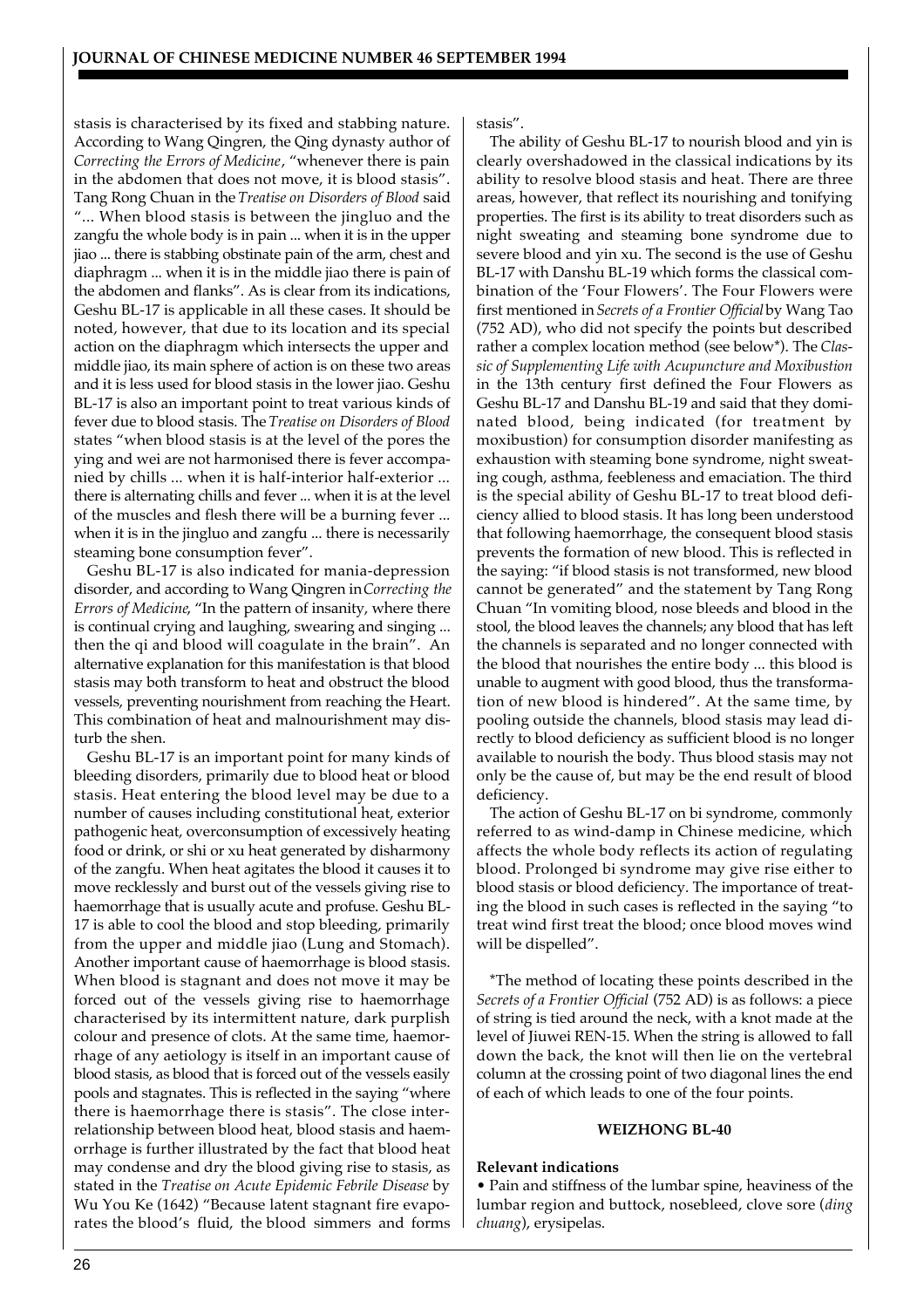# **Discussion**

An alternative name for Weizhong BL-40, used in a number of classics, is *Xuexi* (Blood Xi-Cleft). According to the *Inner Classic* taiyang channel is abundant in blood. This not only explains the powerful effect of bleeding Weizhong BL-40 to move blood stasis in acute lumbar sprain, but also its ability to cool the blood in cases of nosebleed and a variety of skin disorders, in which case the point may also be bled. Interestingly, the only other channel abundant in blood according to the *Inner Classic* is the jueyin channel, and this may help to explain certain similarities between Weizhong BL-40 (the he-sea point of the Bladder taiyang channel) and Quze P-3 (the he-sea point of the Pericardium jueyin channel). Both points are bled to clear heat from the blood level and are used in the treatment of injury by summer-heat, sudden turmoil disorder with heat of the four limbs, ceaseless thirst, vomiting and diarrhoea.

# **Classical combinations**

• Severe and incessant nosebleed: Weizhong BL-40 and Yinbai SP-1 (*1000 Ducats*).

• Carbuncles on the back: needle Weizhong BL-40 and Jianjing GB-21, and place a slice of garlic on the carbuncle and burn moxa. If there is no pain, then moxa until there is pain; if there is pain, moxa until there is no pain, the more moxa the better (*The Great Compendium of Acupuncture and Moxibustion*).

# **SHUIQUAN KID-5**

#### **Relevant indications**

• Amenorrhoea, irregular menstruation, dysmenorrhoea, delayed menstruation with epigastric pain on onset of menstruation, prolapse of the uterus.

# **Discussion**

Shuiquan KID-5is the xi-cleft point of the Kidney channel (see Diji SP-8 above). The *Plain Questions* (Chapter 1) states: "At the age of fourteen, the Kidney qi of the female is strong, the reproductive function matures, the Ren Mai flows and the Chong Mai fills, the menses come according to their times, and she can bear offspring". Normal development of the uterus and the Ren and Chong Mai, therefore, depend on healthy functioning of the Kidneys. At the same time, harmonious menstruation depends on adequate formation of blood in the body, especially the Liver blood which flows to the Ren and Chong Mai to form menstrual blood. The close relationship between the Kidneys and Liver blood was emphasised in *Master Zhang's Medical Encyclopaedia* which said "When the jing is not discharged it will return to the Liver and transform into clear blood", whilst the Kidneys themselves play an important role in the formation of blood, stated unequivocally in the *Bing Ji Sha Zhuan* "The source of blood is the Kidney".

If the Kidneys are deficient, then the function of the Ren and Chong Mai will be disturbed and the formation of blood inadequate. Shuiquan KID-5, the xi-cleft point of the Kidney channel and thus able to treat disorders of

blood, regulates the qi and blood in the Kidney, Ren and Chong channels. It is indicated for a variety of menstrual disorders such as amenorrhoea, irregular menstruation, dysmenorrhoea and delayed menstruation, whether characterised by deficiency (of blood or qi) or excess (stasis of blood).

# **Classical combinations**

• Amenorrhoea with much oppression and pain in the lower Heart (upper epigastrium): Shuiquan KID-5 and Zhaohai KID-6 (*1000 Ducats*).

• Irregular menstruation: Shuiquan KID-5 and Tianshu ST-25 *(Ode to the 100 Patterns).*

# **JIAOXIN KID-8**

# **Relevant indications**

• Uterine bleeding, irregular menstruation, dysmenorrhoea, amenorrhoea, uterine prolapse.

# **Discussion**

Jiaoxin KID-8 is the xi-cleft point of the Yin Qiao Mai on the Kidney channel. The xi-cleft points of the yin channels have a special action of treating disorders of blood, especially resolving blood stasis, clearing heat from the blood and stopping bleeding. Although the Yin Qiao Mai does not enter the uterus, like all the extraordinary channels, it has a close relationship with the Kidneys and originates at Zhaohai KID-6. Jiaoxin KID-8 is indicated in a variety of menstrual disorders, and most especially uterine bleeding.

According to the *Classic of the Central Viscera* by the great Han dynasty doctor Hua Tuo, the Kidneys serve the purpose of "wrapping the blood" in women. If the Kidneys are injured by excessively early sexual activity, sexual overindulgence, multiple pregnancies etc, then either the Kidney yin or Kidney yang may become deficient leading to infirmity of the Ren and Chong Mai and hence uterine bleeding. Jiaoxin KID-8 is predominantly indicated in xu patterns of uterine bleeding, particularly in cases of Kidney deficiency, but its status as a xi-cleft point and its secondary action of draining damp-heat renders it suitable in the treatment of uterine bleeding due to blood stasis, reckless movement of hot blood and damp-heat.

# **Classical combinations**

• Ceaseless uterine bleeding: Jiaoxin KID-8, Yingu KID-10, Taichong LIV-3 and Sanyinjiao SP-6 (*Classic of Supplementing Life with Acupuncture and Moxibustion*).

• Diminished qi uterine bleeding: Jiaoxin KID-8 and Heyang BL-55 (*Ode to the 100 Patterns*).

#### **SIMAN KID-14**

#### **Relevant indications**

• Abdominal distention, oedema of the abdomen, diarrhoea, constipation, masses below the umbilicus, painful masses, cutting pain below the umbilicus, irregular menstruation, uterine bleeding, blood stasis in the uterus,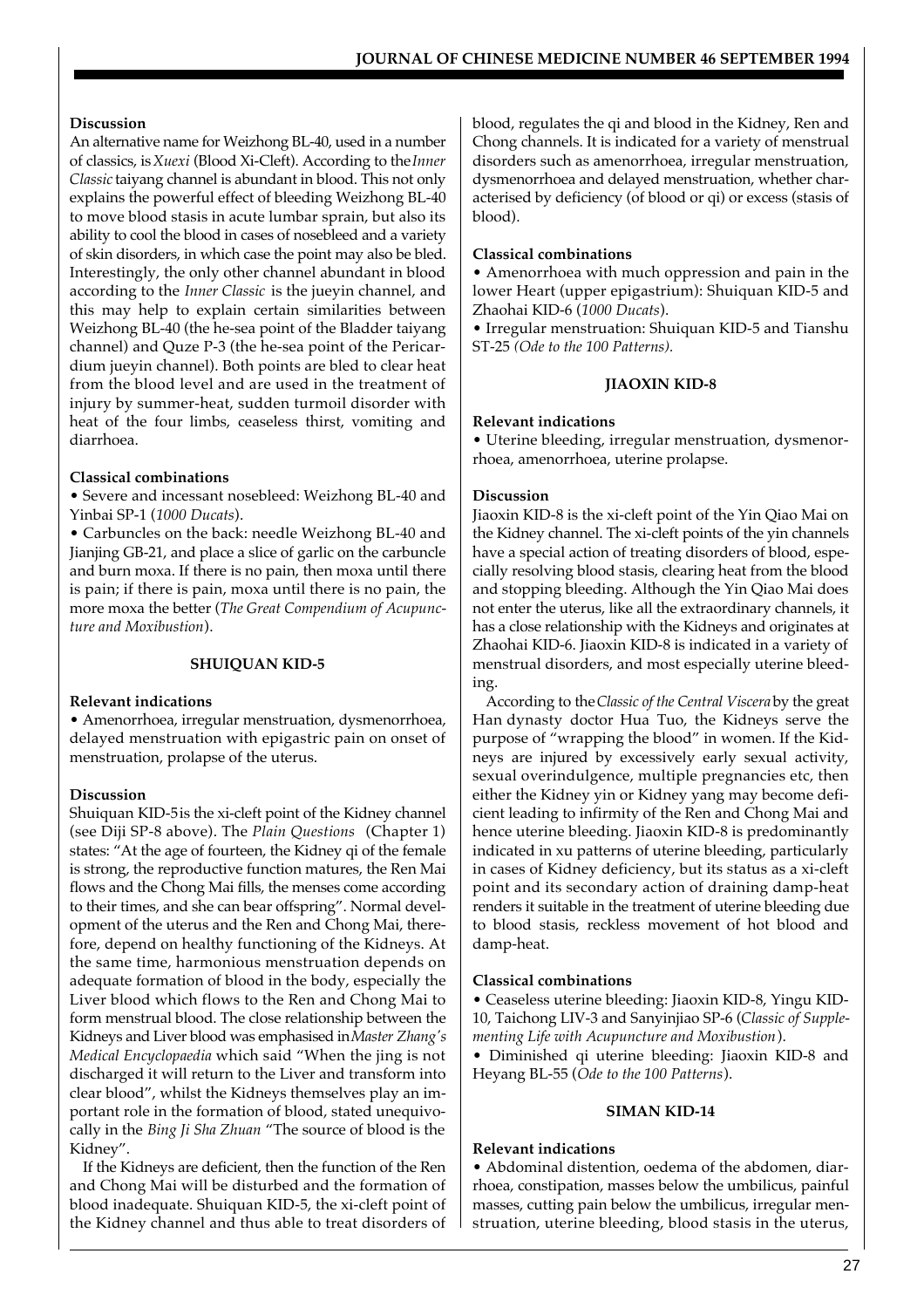acute pain due to blood stasis.

#### **Discussion**

The name of this point, Siman KID-14, is translated as 'Four Fullnesses'. Although there are different interpretations of the meaning of this name, one opinion is that it refers to four kinds of stagnation: qi, water, food and blood. There are clear indications that reflect each of these conditions, for example abdominal distention for qi, abdominal oedema for water, diarrhoea or constipation for food, but overwhelmingly the indications reflect the presence of blood stasis, for example painful abdominal masses, cutting pain below the umbilicus, blood stasis in the uterus etc.

#### **XIMEN P-4**

#### **Relevant indications**

• Chest pain, Heart pain, Heart pain with vomiting, vomiting blood, coughing blood, nosebleed, furuncle and carbuncle, agitated Heart, insomnia, melancholy and fear, fear of strangers, weakness of the shen qi.

#### **Discussion**

Ximen P-4 is the xi-cleft point of the Pericardium channel (see Diji SP-8 above). Through its dual actions of invigorating blood and moderating acute conditions, Ximen P-4 is strongly indicated for stagnation of blood in the chest and Heart, giving rise to pain. Its important role in the treatment of Heart pain was both emphasised in the classics and is borne out by modern clinical practice and research. By virtue of its ability to clear heat from the blood and stop bleeding, Ximen P-4 is also indicated for hot reckless bleeding in the upper jiao giving rise to nosebleed, and vomiting or coughing of blood.

The second principal group of indications for Ximen P-4 includes a variety of mental and emotional disorders such as agitation of the Heart, insomnia, melancholy and fear, fear of strangers and epilepsy. The relationship between Ximen P-4 and emotional disorders is expressed through its effect on the blood and the Heart qi. The Heart rules the blood and houses the shen, and there is therefore a reciprocal relationship between blood and disturbance of the shen. On the one hand when the blood is stagnant and does not flow freely, essential nourishment will not reach the Heart and the shen may be disrupted. On the other hand, emotional disturbance may lead to stagnation of blood. The *Spiritual Pivot* in the chapter 'On Original Causes of the 100 Diseases' states: "Internally a person may be injured by worry and anger; when this occurs the qi will rush upwards; when the qi rushes thus the six shu (points) will not move, the warm qi will not circulate and internally the blood will coagulate and not scatter". By resolving stasis of blood Ximen P-4 therefore is able to restore emotional harmony.

Blood stasis in the Heart most commonly occurs as a result of deficiency of Heart qi and yang. These patterns frequently give rise to feelings of fear, melancholy and gloominess, typically seen in patients after a myocardial infarct (the shock of which may further injure the Heart qi). Ximen P-4 is able to regulate the Heart qi, as well as the blood, and is classically indicated for weakness of the shen qi.

Finally there may be symptoms of mental and emotional agitation, as well as haemorrhage, when heat enters the ying or blood levels during febrile disease and rises to disturb the spirit. Thus the *Treatise on Warm Febrile Diseases* stated: "When the ying system is invaded by heat, the blood is consumed, the shen is disturbed and there is insomnia". Ximen P-4 is able to calm the shen in such cases by clearing heat from the ying and blood levels.

#### **Classical combinations**

• Heart pain: Ximen P-4, Quze P-3 and Daling P-7 (*1000 Ducats*).

• Heart pain with dry heaves and agitation and fullness: Ximen P-4 and Jiquan HE-1 *(Classic of Supplementing Life with Acupuncture and Moxibustion).*

• Coughing blood: Ximen P-4 and Daling P-7 (*A Systematic Classic of Acupuncture and Moxibustion*).

• Fear of people, insufficiency of shen qi: Ximen P-4 and Dazhong KID-4 *(1000 Ducats).*

#### **DADUN LIV-1**

#### **Relevant indications**

• Irregular menstruation, ceaseless uterine bleeding, menorrhagia, metrorrhagia, bloody urine, nosebleed.

#### **Discussion**

Dadun LIV-1 is the jing-well point of the Liver channel which encircles the genitals and enters the lower abdomen. Through its action of regulating qi in the lower jiao Dadun LIV-1 is also indicated for a variety of disorders of both urination and menstruation.

As far as menstrual disorders are concerned, the Liver stores the blood, and if Liver qi stagnation transforms to heat and enters the blood, it will give rise to agitation and turbulence manifesting in such disorders as irregular menstruation, ceaseless uterine bleeding, menorrhagia or metrorrhagia.

The *Great Compendium of Acupuncture and Moxibustion* says "urine red like blood, moxa Dadun LIV-1 and Guanyuan REN-4". The important action of Dadun LIV-1 on stopping excessive bleeding from the uterus therefore extends to urinary bleeding, and according to Sun Si Miao, even to nosebleed, which is frequently due to upsurging heat of the Liver.

#### **QUQUAN LIV-8**

#### **Relevant indications**

• Abdominal masses in women due to blood stasis, infertility due to blood stasis, amenorrhoea, lower abdominal swelling, pain of the abdomen and flank, umbilical pain.

#### **Discussion**

The Liver stores the blood and its qi is responsible for the smooth flow of menstruation. When Liver qi stagnates, then menstrual blood may also stagnate. Ququan LIV-8 is